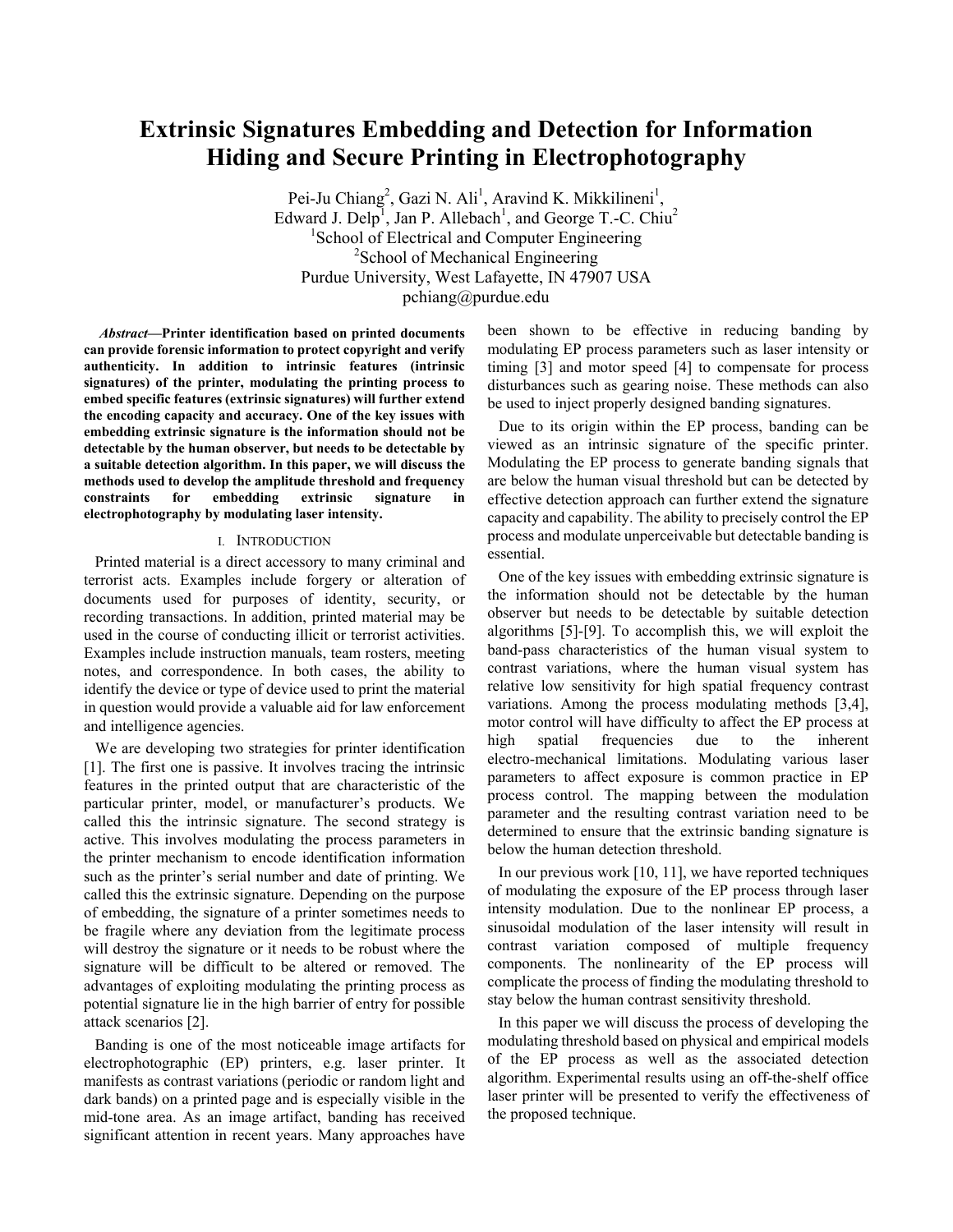The remaining of the paper is organized as follows. The EP process and its modeling are presented in the next section followed by the discussion of the approaches used to develop the modulating threshold. The analysis of frequencies contents in the printout will be presented in the forth section followed by experimental validation. Summary and conclusions are given in the last section.



Figure 1 Electrophotographic process: cross-section of a typical laser printer (A) charging, (B) exposure, (C) development,(D) transferring, (E) fusing, and (F) cleaning.

# II. ELECTROPHOTOGRAPHIC PROCESS AND LASER INTENSITY MODULATION

The electrophotographic process [12] can be described in six main steps, namely charging, exposure, development, transferring, fusing, and cleaning. Figure 1 shows these steps on the cross-section of a laser printer. First, the charger roller uniformly charges the organic photoconductor (OPC) drum surface to a constant negative voltage. In the exposure step, a laser beam is scanned across the OPC and is turned on to discharge the OPC surface at appropriate locations. These discharged locations then attract the negatively charged toner particles in the development step. After development, the transfer roller applies a positive charge to the paper. This positive charge creates a force pulling the negatively charged toner particles to the paper. Next the paper passes between a heated fuser roller and a pressure roller, which together melt the toner and fuse them onto the paper. The non-transferred toner particles on the OPC drum are removed with the help of a blade or a brush during the cleaning step.



Figure 2 Process block diagram for embedding and detecting extrinsic banding signature using laser intensity modulation.

Modulating the laser intensity effectively modulates the exposure (discharge) process on the surface of the OPC drum and changes the size of the dots (dot gain) form by the toner particles. The changes in dot gain result in changes in effective contrast as viewed by the human observer. Introducing sinusoidal modulation in the laser intensity will result in harmonic contrast modulation of the printed image that can be detected after the image is scanned. This is the fundamental process for embedding extrinsic signatures into a document. Figure 2 shows basic process block diagram of embedding banding signals by modulating the laser intensity in an EP process. One should note that to maintain process stability, there is only a limit range of the laser intensity that can be used for signature embedding. Figure 3 illustrates the process to embed and detect extrinsic banding signals used in this study. After embedding banding signal into a printed image, the image will be scanned and the resulting 2D absorptance data is projected onto the process direction to form a 1D absorptance signal. DFT will be performed on the projected absorptance signal to extract the frequency contents.



Figure 3 Embedding and detecting extrinsic banding signal



*A. Laser Intensity Modulation* 

To take the advantage of the effect of laser intensity on the EP process, a combined physical and experimental EP process with laser intensity as input and dot gain contrast as output need to be developed. The intensity profile of the laser is modeled as a 2-D Gaussian envelope [13,14] given by

$$
I(x, y, t) = I_0(t) e^{(-y^2/2\alpha^2 - x^2/2\beta^2)} \quad [W/m^2],
$$
 (1)

where  $I_0(t)$  represents the power amplitude of the laser, and

 $β$  and  $α$  are the beam widths in the scan *x*, and process *y*, directions, respectively. Assume the laser is switched on at time 0 and off at time  $t_{off}$  and the rise and fall transition are modeled as an exponential function, see Figure 4. The laser intensity profile can be expressed as

$$
I_0(t) = \begin{cases} 0, & t < 0, \\ I_{\max}(1 - e^{-\frac{t}{t_r}}), & 0 \le t \le t_{off}, \\ I_{\max}(1 - e^{-\frac{t_{off}}{t_r}}) \cdot e^{-\frac{-(t - t_{off})}{t_f}}, & t > t_{off}, \end{cases}
$$
 (2)

Let the nominal values of the printed pixel width in the scan direction and process direction be *X* and *Y*, respectively. Assume the laser beam translates along the scan direction *x*, at a velocity *v*, which is extremely high compared with the motion of the photoconductor surface. Then the exposure energy at any arbitrary point  $(x, y)$  due to the pixel  $[m, n]$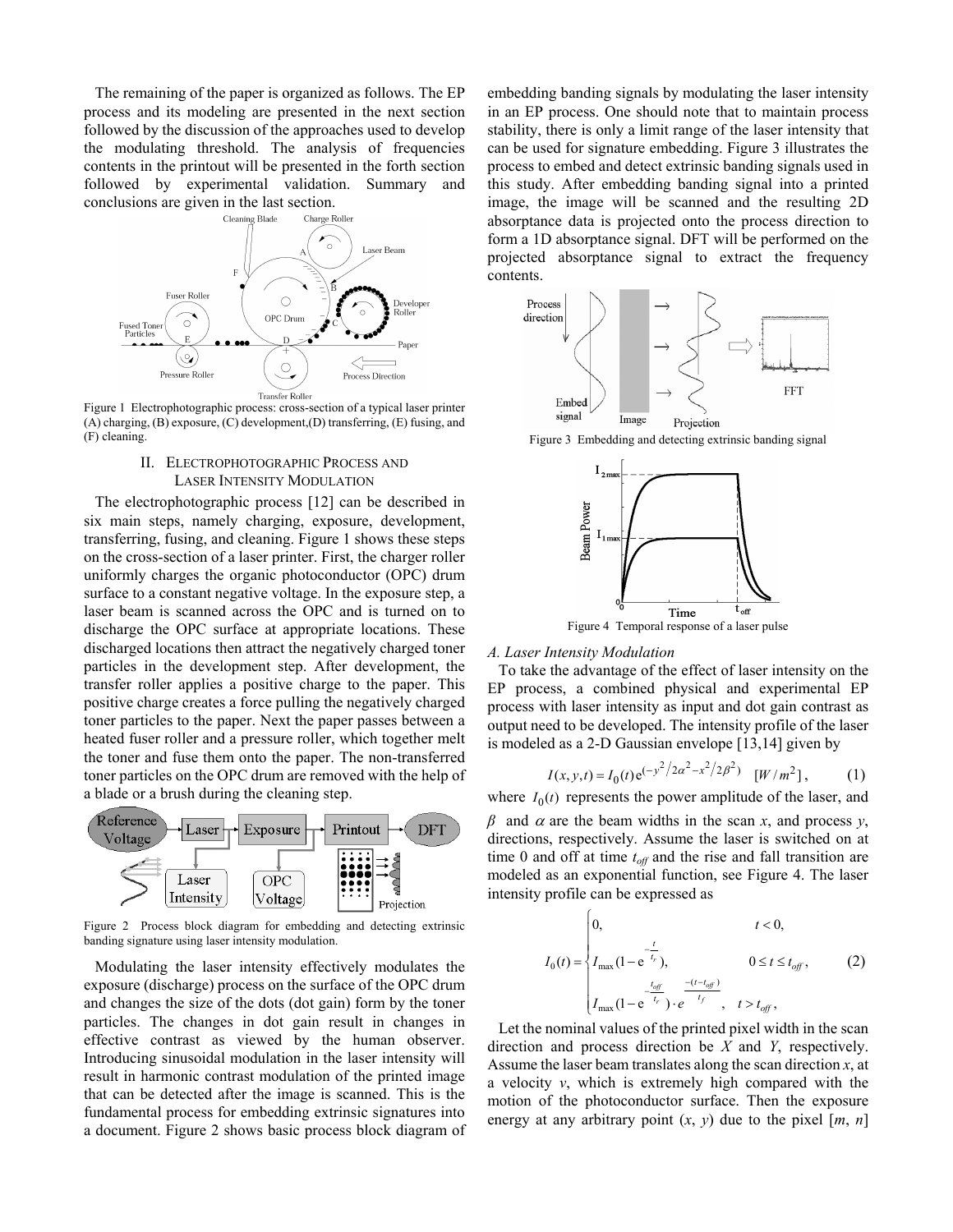being turned on is found by integrating Eq. (2) with respect to time, i.e.

 $E = \sqrt{2}$ 

$$
E_{mn}(x, y) =
$$
\n
$$
\int I_0(t) \exp(-\frac{(y - y_n)^2}{2\alpha^2} - \frac{(x - (x_m - X/2) - vt)^2}{2\beta^2}) dt \quad [J/m^2] \tag{3}
$$

Since the exposure of each printed pixel is additive, the overall exposure at any given point on the OPC surface is the sum of exposures contributed from each neighboring pixel in the halftone, i.e.

$$
E(x, y) = \sum_{m,n} E_{mn}(x, y).
$$
 (4)

To control the exposure, one can either adjust the input voltage to the laser (amplitude modulation), or adjust the duration of the laser pulses (pulse width modulation or PWM) [3]. Both methods control  $I_0(t)$ , i.e. the power amplitude of the laser beam. In this study, amplitude modulation is used to control exposure. As shown in Figure 4, when  $I_{\text{max}}$  increases, the beam power  $I_0(t)$  and the total exposure energy also increases. Through modulating the laser power amplitude, which is linearly propotional to the reference voltage to the laser power control circuit, the exposure energy is adjusted and results in different dot sizes.

Figure 5(a) shows the average dot profile of 16 dots when the input voltage is 1.1, 1.3, 1.5 and 1.7 volt, respectively. Figure 5(b) shows the relationship between the laser intensity reference voltages and dot size. The dot size is determined by counting the number of pixels with an absorptance value greater than 0.1 in one dot cell. As seen in Figure 5, as input voltage increases, the corresponding dot size increases. However, the variation in the EP process results in variations



Since bigger dots have more toner and higher absorptance, we can create a periodic signal through arrangement of various sizes of dots. The dot size modulation is synchronized with each scan line in the scan direction along the axial direction of the OPC drum. For a 600 dpi printer, the highest banding frequency that can be created is 300 cycles/in. However, due to the sampling effect of modulating dot size per scan line, several classical signal processing issues will need to be considered such as harmonics and frequency quantization.

#### III. LASER MODULATION THRESHOLD

As discussed in the first section, to embed unperceivable banding signal in printed document, the resulting contrast variation needs to be below the human contrast sensitivity

threshold. Since the laser intensity is the actual input signal, it is therefore important to derive the corresponding laser intensity modulation threshold. However, since contrast is a relative measure, the corresponding laser intensity modulation threshold will also depend on the desired tone of the image.



Figure 6 Mapping between reference voltage and luminance of printouts with various default gray values from 10% through 100%



Figure 8 Human contrast sensitivity function (CSF) and the corresponding human visual system (HSV) contrast threshold (2.0 mm pupil with 57 in viewing distance) [16]

To modulate laser intensity, we adjusted the reference voltage input *Vref* to the laser power control circuit with the following voltage signal:

$$
V_{ref} = V_0 + \frac{\Delta V}{2} \cdot \sin(w_0 y) , \qquad (5)
$$

where  $V_0$  is the nominal reference voltage,  $w_0$  is the spatial banding frequency, and ∆*V* is the peak-to-peak amplitude of the variation to the reference voltage that will result in contrast variation. To obtain the mapping between laser intensity modulation ∆*V* and the resulting contrast variation, test pages with 10 gray levels from 10% to 100% in 10% increments are generated using the printers default halftone. The test pages are printed with various different intensity modulations and then scanned with a calibrated scanner and the associated contrasts are calculated from the scanned data. Since Michelson contrast *C* [15] is often used for periodic test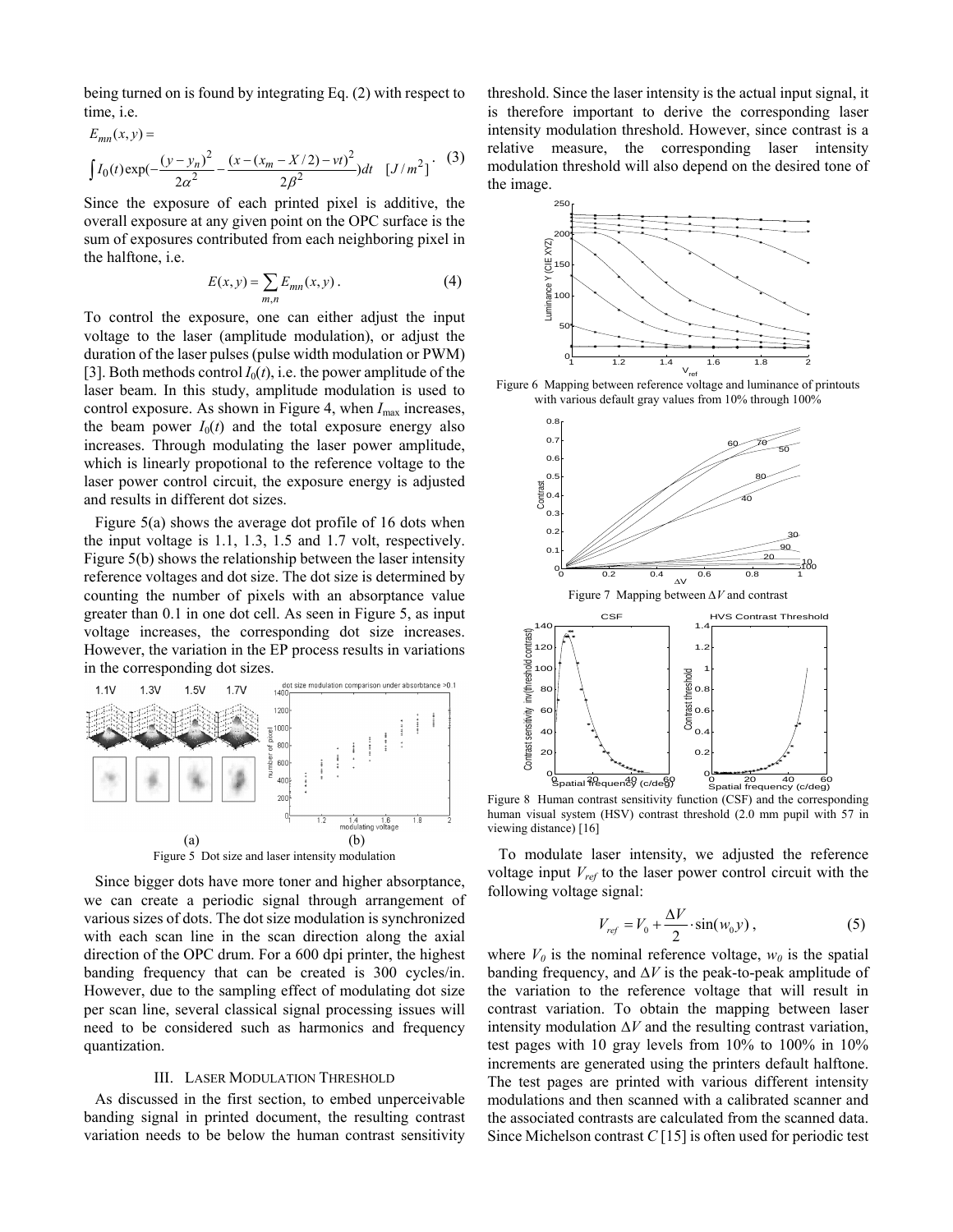patterns such as sinusoidal and square gratings, it is used in this study and its definition is as following:

$$
C = \frac{Y_{\text{max}} - Y_{\text{min}}}{Y_{\text{max}} + Y_{\text{min}}},
$$
\n(6)

where  $Y_{max}$  and  $Y_{min}$  are the maximum and minimum luminance in CIE XYZ coordinates, respectively.

Figure 6 shows the measured mapping between the reference voltage and the measured luminance of printed test pages. Generally, the luminance decreases when the reference voltage increases. We can model this nonlinear relationship by a third order polynomial

$$
Y = a_3 V_{ref}^3 + a_2 V_{ref}^2 + a_1 V_{ref} + a_0 \tag{7}
$$

Substitute  $V_{ref}$  in Eq. (5) into the above equation we have

$$
Y = -1/4 \cdot A_3 (\Delta V)^3 \sin(3w_0 y)
$$
  
-1/2 \cdot A\_2 (\Delta V)^2 \cos(2w\_0 y)  
+ [3/4 \cdot A\_3 (\Delta V)^3 + A\_1 (\Delta V)] \sin(w\_0 y)  
+1/2 \cdot A\_2 (\Delta V)^2 + A\_0 (8)

where equations  $\sin^3 \theta = (3/4) \sin \theta - (1/4) \sin 3\theta$ , and

 $\sin^2 \theta = (1/2)(1 - \cos 2\theta)$  are used in deriving Eq. (8). By matching coefficients, we can obtain

$$
A_3 = a_3/8
$$
  
\n
$$
A_2 = (3a_3V_0 + a_2)/4
$$
  
\n
$$
A_1 = (3a_3V_0^2 + 2a_2V_0 + a_1)/2
$$
  
\n
$$
A_0 = a_3V_0^3 + a_2V_0^2 + a_1V_0 + a_0
$$

From Eq. (8), *Ymin* and *Ymax* can be obtained as

$$
Y_{\min} = A_3 (\Delta V)^3 + A_2 (\Delta V)^2 + A_1 (\Delta V) + A_0
$$
  
\n
$$
Y_{\max} = -A_3 (\Delta V)^3 + A_2 (\Delta V)^2 - A_1 (\Delta V) + A_0
$$
\n(9)

Substituting Eq. (9) into Eq. (6), for a given nominal grey value, we can obtain contrast as a function of the laser intensity variation ∆*V* as

 $C = C(\Delta V) = -[A_3(\Delta V)^3 + A_1(\Delta V)]/[A_2(\Delta V)^2 + A_0]$ . (10) Based on Eq. (10), Figure 7 shows the contrast as a function of the laser intensity variation in terms of the reference voltage variation.

In order to embed unperceivable banding signatures, a proper intensity modulation *∆V* needs to be selected so that the resulting contrast is under the HVS contrast threshold, see Fig. 8. The contrast threshold  $C_{TH}(\omega)$  for a given spatial frequency  $\omega$  can be obtained from Fig 8. Given  $C_{TH}(\omega)$ , the  $\Delta V$  threshold  $\Delta V_{TH}(\omega)$  as a function of the spatial frequency, can be obtain by  $\Delta V_{TH}(\omega) = C^{-1}(C_{TH}(w))$ . Figure 9 shows the resulting  $\Delta V_{TH}(\omega)$  for different grey levels. As can be seen from Figure 9, the corresponding  $\Delta V_{TH}$  is too low to be detected by the scanner for a wide range of spatial frequencies. This implies that only limited banding signal can be embedded without affecting the perceived image quality. However, when the spatial frequency is higher than 45 cycles per degree, the  $\Delta V_{TH}$  is high. This is another indication that higher spatial frequencies are the potential regions for embedding extrinsic banding signatures.



Figure 9 Mapping between the  $\Delta V_{TH}$  threshold and the spatial frequency for difference desired gray levels

## IV. SIGNATURE DETECTION

To detect the embedded banding signatures, the printed document needs to be scanned and the necessary image analysis algorithms can be applied to the scanned digital image. Figure 10 illustrates the procedure from a signal processing and communication point of view. The original intensity modulation can be viewed as the input signal to the transmission channel composed of two sample and filter pairs, the printer (EP process) and the scanner. Both the printer and scanner resample the banding signature at their respective native resolution and filter the signature based on their respective modulation transfer function (MTF). To detect the original signature from the scanned image, several fundamental issues in signal processing need to be addressed.



## *A. Harmonic frequencies and alias*

Given a single frequency sinusoidal intensity modulation, the nonlinear EP process will generate printout that has luminance/reflectance fluctuations at multiple harmonics of the initial frequency. The luminance fluctuation will then be re-sampled by the scanner at its native resolution.

Typical printer MTF has low-pass characteristics with a bandwidth determined by the halftone or screening process. Typically, it will be less than half of the native resolution of the printer. This frequency acts as the upper-bound of the signature. During the scanning process, one needs to carefully select the scanning resolution to avoid the possibility of aliasing. One interesting aspect of the current process is that the low-pass MTF characteristics of the printer and scanner may have the anti-aliasing effect and reduce the impact of aliasing in the process. The validity to this requires further study and is not considered in this paper.

#### *B. Multi-frequency modulation – beating effect*

One of the potential methods to increase the capacity of the signature is to include multiple frequencies in the banding signature. However, the impact of such practice has some interesting consequences due to the effect of frequency beating. Recall that when two sinusoidal signals are combined, the resulting signal can be viewed as an amplitude modulated signal with the amplitude determined by the difference of the two frequencies and the carrier signal is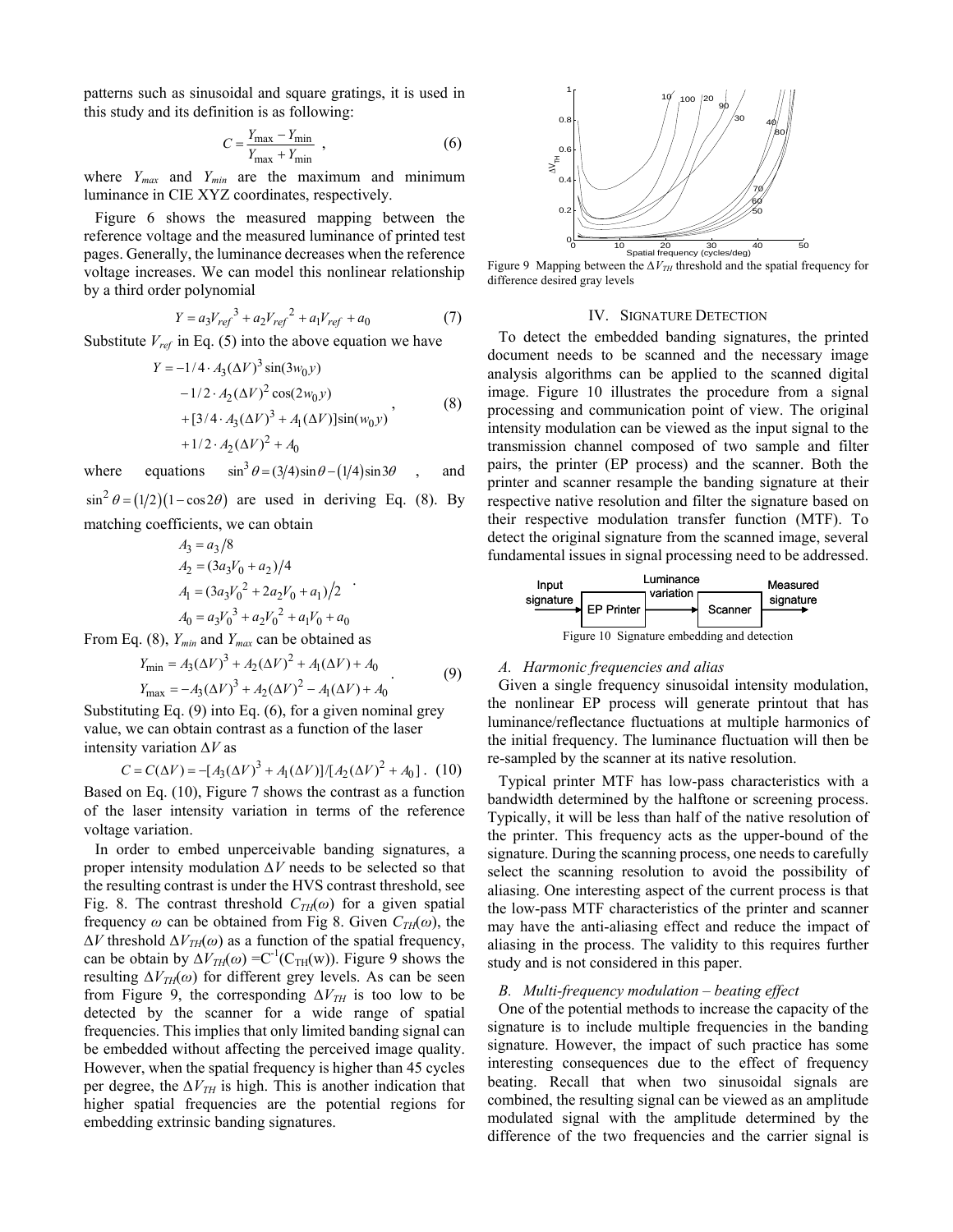closed to the mean of the two frequencies. If two sinusoidal components are included in the intensity modulation, let the  $V_{ref}$  variation contains two frequencies  $w_l$  and  $w_2$ . Without loss of generality, *Vref* can be written as

$$
V_{ref} = V_0 + \Delta V / 4 \cdot [\cos(w_1 y) + \cos(w_2 y)].
$$
 (11)

Substituting Eq. (11) into Eq. (7), the corresponding luminance become

$$
Y = a_3 V_{ref}^3 + a_2 V_{ref}^2 + a_1 V_{ref} + a_0
$$
  
= 1/32 · A<sub>3</sub>(\Delta V)<sup>3</sup> {9[cos(w<sub>1</sub>y) + cos(w<sub>2</sub>y)]  
+ 3[cos((2w<sub>1</sub> - w<sub>2</sub>)y) + cos((w<sub>1</sub> - 2w<sub>2</sub>)y)]  
+ [cos(w<sub>1</sub>y) + cos(w<sub>2</sub>y)]} (12)  
+ 1/8 · A<sub>2</sub>(\Delta V)<sup>2</sup> {2 + 2cos((w<sub>1</sub> + w<sub>2</sub>)y)  
+ 2cos((w<sub>1</sub> - w<sub>2</sub>)y) + cos((2w<sub>1</sub>)y) + cos(2w<sub>2</sub>y)}  
+ A<sub>1</sub>(\Delta V)/2 · {cos(w<sub>1</sub>y) + cos(2w<sub>2</sub>y)} + A<sub>0</sub>

As can be seen from Eq. (12), eight additional frequency components are present in the luminance. Since for signature embedding, ∆*V* is typically very small. The luminance can be simplified to

$$
Y \approx A_1(\Delta V)/2 \cdot {\cos(w_1 y) + \cos(w_2 y)} + A_0
$$
  
=  $A_1(\Delta V) {\cos(\frac{w_1 + w_2}{2} \cdot y) \cdot \cos(\frac{w_1 - w_2}{2} \cdot y)} + A_0$ , (13)

and the corresponding contrast is

$$
C = -A_1 \Delta V / A_0 \,. \tag{14}
$$

Equation (13) represents a product of two cosine signals with a beat frequency given by

$$
w_b = 2 \cdot (w_1 - w_2)/2 = w_1 - w_2. \tag{15}
$$

The frequency components that will be visible to human is the beat frequency  $w_b$  and  $(w_1+w_2)/2$ , but not the frequencies  $w_1$ and  $w_2$ , which will be detected by the DFT analysis. Hence, to embed unperceivable banding in this case, we need to find the  $\Delta V_{TH}$  corresponding to  $w_b$  and  $(w_1+w_2)/2$  but not  $w_1$  and  $w_2$ .

To demonstrate this phenomenon, a test page was printed with *w*<sub>1</sub>=10, *w*<sub>2</sub>=15 cycles per inch and amplitude  $\Delta V$ =0.5V. The printout and the DFT analysis are shown in Fig. 11(b) and Fig. 12, respectively. For comparison, the printout with single frequency 5 and 12.5 cycles per inch and amplitude ∆*V*=0.5V are shown in Fig. 11(a) and 11(c), respectively. We can see that although Fig. 11(b) seems to have frequencies 5 and 12.5 cycles per inch, the DFT, shown in Fig. 12, indicates strong energy at 10 and 15 but not 5 or 12.5 cycles per inch. The little energy at 5 and 25 cycles per inch can be explained by Eq. (12). Note that the frequency at 100 cycles per inch shown in Fig. 12 is the intrinsic signature of the printer resulted from process variation of manufacturing. To embed extrinsic signature, we need to avoid overlapping with the intrinsic signature of the printer, 100 cycles per inch in this case. If we modulate the intensity under the ∆*V* thresholds, the 5 and 25 cycles/in will disappear from the DFT plot. That is because when the amplitude ∆*V* is extremely small, the mapping between reference voltage and luminance of printout can be approximately presented as a linear equation. However, ∆*V* has to be large enough to be detected. The probability of correct detection depends on the signal embedding and detection algorithm [17].



Figure 11 (a) Printout with modulation of frequency 5 cycles/in and amplitude 0.5 V (b) Printout with modulation of two frequencies 10, 15 cycles/in and amplitude 0.5 V (c) Printout with frequency 12.5 cycles/in, amplitude 0.5 V.



Figure 12 Spectrum of the projected reflectance for Fig. 11(b)

## V. EXPERIMENTAL VERIFICATION

To demonstrate embedding extrinsic signature into haltone images, a natural image with large regions of smooth mid-tone is selected, see Fig. 13. Figure 14 shows the projected absorptance spectrum of the original printed test image without embedding any banding signature. As can be seen, frequency peaks at 75, 100, and 150 cycles per inch are present. This frequency pattern is the intrinsic signature of the printer that resulted from process manufacturing variation or halftone screens. To embed extrinsic signature, we need to avoid overlapping with the intrinsic signals in the printer. In this example, 90, 110 and 130 cycles per inch banding signals with intensity variation  $\Delta V = 0.05$  will be embedded. Figure 15 shows the printed image with embedded signature. It is clear that there is not visible degradation in image quality and the embedded banding signals are not visible. Figure 16 shows the absorptance spectrum of the printed image with signature embedded. The original 75, 100, and 150 cycles per inch intrinsic bands are still present. However, the 90, 110 and 130 bands are also detectable. Note that the 130 cycle per inch peak is very weak. Although the same intensity modulation ∆*V* is applied, we observe a decrease in the effect. This is attributed to the combined MTF characteristics of the printer and the scanner. More work is needed to compensate for these device characteristics.



Figure 13 Test image for extrinsic signature embedding